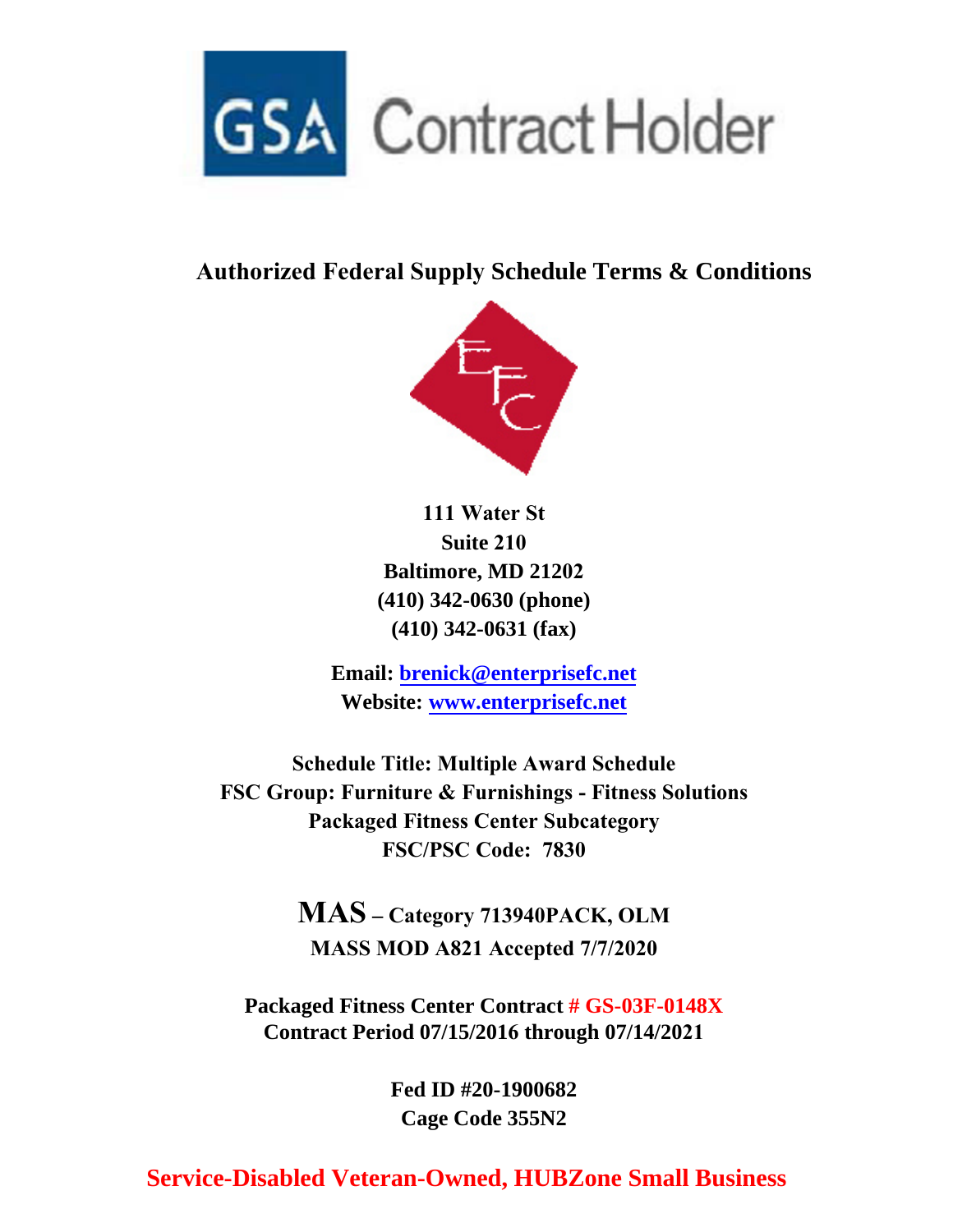## **Customer Information**

- **1a. 713940PACK Packaged Fitness Center**
- **1b. Lowest Priced Model: Iron Grip Plate Model WPIG2.5I \$3.00**
- **1c. Services Rates:**

**Installation: \$40 per hour for Supervisor and \$35 per hour for installer for projects up to \$500, Installation projects above \$500 will be negotiated on a project-byproject basis.** 

**Design: \$55 per hour - projects above \$500 will be negotiated on a project-byproject basis.** 

**Project Management: \$65 per hour - projects above \$500 will be negotiated on a project-by-project basis.** 

**Ancillary Services: \$40 per hour for Supervisor and \$35 per hour for Installer.** 

**Site Preparation: \$40 per hour for Supervisor and \$35 per hour for Installer.** 

**Storage & Warehousing: Number of skids x \$40 per skid per month.** 

**Administration Fee: 05% (max) of project value** 

- **2. Maximum Order: \$500,000.00 as established per clause 52.216-19**
- **3. Minimum Order: Accept \$100 since these are our standard Government terms**
- **4. Geographic Coverage: The 48 contiguous states, Hawaii and Washington, DC.**
- **5. Point of Production: Depends on manufacturer utilized on project**
- **6. Discounts from List Prices: Per individual manufactures negotiated GSA discounts**
- **7. Quantity Discounts: Per individual manufactures negotiated GSA quantity discounts.**
- **8. Prompt Payment Terms: Per individual manufactures negotiated GSA prompt payment terms.**
- **9. Government Purchase Cards: Contractor will accept government credit cards up to the agency's limit or the micro threshold amount of \$3,000 whichever is greater.**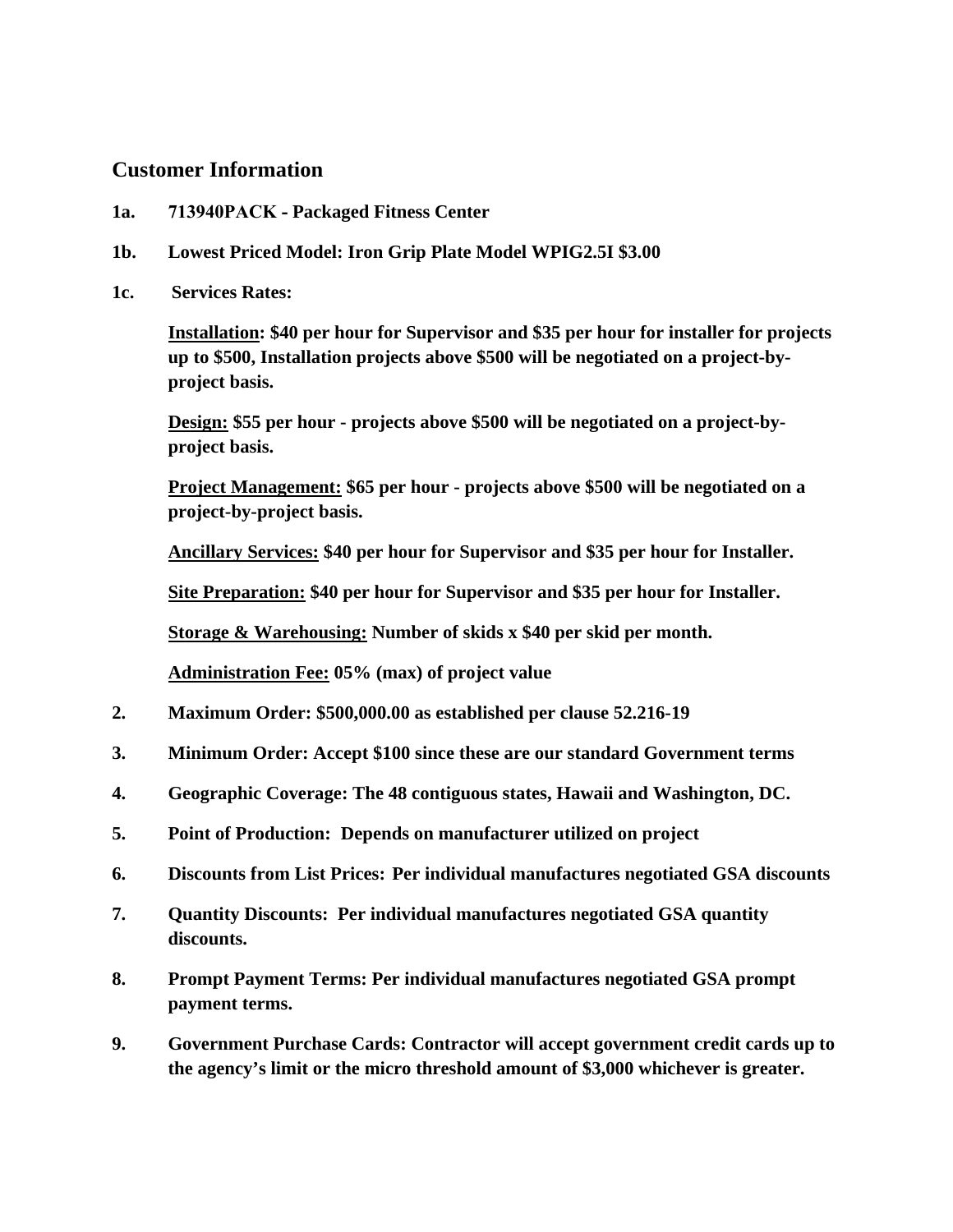- **10. Foreign Items: Not Applicable**
- **11a. Time of Delivery: 30 days (ARO) unless noted on existing manufacturer GSA Terms & Conditions**
- **11b. Expedited Delivery: Must call for availability & rates**
- **11c. Overnight & 2-Day Delivery: Must call for availability & rates**
- **11d. Urgent Requirement: Must call for availability & rates**
- **12. F.O.B. Point: Per manufacturers negotiated GSA F.O.B. Terms & Conditions**
- **13a. Ordering Address: Same as Contractor**
- **13b. Ordering Procedures: Supplies and services, ordering procedures, information on Blanket Purchase Agreements (BPA's), and a sample BPA can be found at the GSA/FSS Schedule homepage (fss.gsa.gov/schedules)**
- **14. Payment Address: Same as Contractor**
- **15. Warranty Provision: Per individual manufacturer's commercial warranty**
- **16. Export Packing Charges: Call for current rates.**
- **17. Terms and Conditions of government purchase card acceptance: Contractor will accept government purchase cards.**
- **18. Terms and conditions of rental, maintenance, and repair: N/A**
- **19. Terms and conditions of installation: See section 1c above.**
- **20a. Terms and conditions of repair parts indicating date of parts price lists and any discounts from list prices: N/A**
- **20b. Terms and Conditions for any other services: See section 1c above.**
- **21. List of service and distribution points: N/A**
- **22. List of participating dealers: N/A**
- **23. Preventive Maintenance: N/A**
- **24a. Environmental Attributes (e.g. recycled content, energy efficiency, and/or reduced pollutants): N/A**